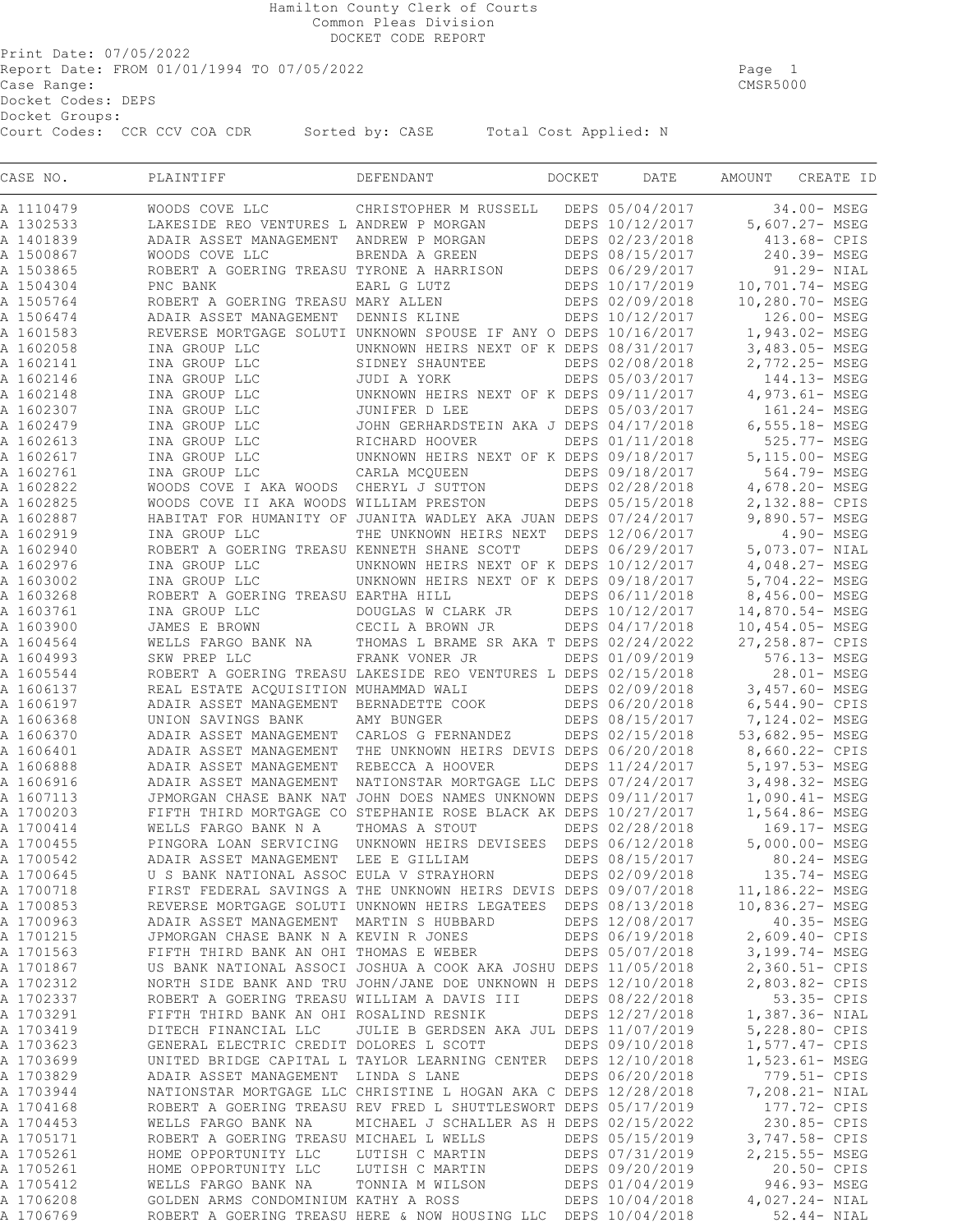Print Date: 07/05/2022 Report Date: FROM 01/01/1994 TO 07/05/2022 Page 2 .<br>Case Range: Docket Codes: DEPS Docket Groups: Court Codes: CCR CCV COA CDR Sorted by: CASE Total Cost Applied: N

| CASE NO.               | PLAINTIFF                                                                               | DEFENDANT                                                       | DOCKET | DATE                               | AMOUNT | CREATE ID                          |
|------------------------|-----------------------------------------------------------------------------------------|-----------------------------------------------------------------|--------|------------------------------------|--------|------------------------------------|
| A 1800074              | MIDFIRST BANK                                                                           | THE UNKNOWN HEIRS OF AR DEPS 03/15/2019                         |        |                                    |        | 10,314.19- CPIS                    |
| A 1800122              | FEDERAL NATIONAL MORTGA JACK R PINKERTON                                                |                                                                 |        | DEPS 03/06/2019                    |        | 11,040.99- CPIS                    |
| A 1800222              | US BANK NATIONAL ASSOCI LOVETTE WOODARD                                                 |                                                                 |        | DEPS 02/06/2019                    |        | 233.50- MSEG                       |
| A 1800642              | ROBERT A GOERING TREASU EDNA GIBBS                                                      |                                                                 |        | DEPS 09/13/2019                    |        | 13,130.55- CPIS                    |
| A 1800751              | US BANK NATIONAL ASSOCI MARY J RASSCHE                                                  |                                                                 |        | DEPS 05/15/2019                    |        | 12,105.74- NIAL                    |
| A 1800863              | ROBERT A GOERING TREASU ALEX FOX                                                        |                                                                 |        | DEPS 06/28/2019                    |        | 171.10- CPIS                       |
| A 1800906              | THE HUNTINGTON NATIONAL UNKNOWN HEIRS DEVISEES                                          |                                                                 |        | DEPS 11/20/2018                    |        | 10,055.19- CPIS                    |
| A 1800921              | FIFTH THIRD BANK AN OHI STEVE LYNN                                                      |                                                                 |        | DEPS 12/14/2018                    |        | 1,057.20- MSEG                     |
| A 1801074              | ADAIR ASSET MANAGEMENT                                                                  | CHARLTON A HARP                                                 |        | DEPS 03/04/2020                    |        | 21,819.72- NIAL                    |
| A 1801087              | ADAIR ASSET MANAGEMENT                                                                  | CHARLENE Y WESTSMITH                                            |        | DEPS 02/26/2019                    |        | 218.14- CPIS                       |
| A 1801116              | GUARDIAN SAVINGS BANK F LISA M RITCHIE                                                  |                                                                 |        | DEPS 02/19/2019                    |        | 2,668.19- CPIS                     |
| A 1801268              | NATIONSTAR MORTGAGE LLC JO ANNE PIPES                                                   |                                                                 |        | DEPS 06/01/2022                    |        | 7,696.80- CPIS                     |
| A 1801857<br>A 1801918 | ROBERT A GOERING TREASU TAMMY WALLS<br>ROBERT A GOERING TREASU ANTHONY J GRAY           |                                                                 |        | DEPS 09/11/2019<br>DEPS 06/28/2019 |        | 202.75- CPIS<br>179.26- CPIS       |
| A 1802162              | ROBERT A GOERING TREASU SIMS PROPERTIES INC                                             |                                                                 |        | DEPS 07/31/2019                    |        | 159.56- MSEG                       |
| A 1802212              | FEDERAL NATIONAL MORTGA JEFFREY A MILLER                                                |                                                                 |        | DEPS 12/20/2018                    |        | 478.12- CPIS                       |
| A 1802593              |                                                                                         | REVERSE MORTGAGE FUNDIN GLENDA MULBERRY AS POSS DEPS 06/04/2019 |        |                                    |        | 1,814.47- NIAL                     |
| A 1802711              | FIFTH THIRD BANK AN OHI JUDITH WEISS                                                    |                                                                 |        | DEPS 06/06/2019                    |        | 15,871.26- CPIS                    |
| A 1803130              | ROBERT A GOERING TREASU RUSHDEE PICKENS                                                 |                                                                 |        | DEPS 07/16/2019                    |        | 13,264.23- CPIS                    |
| A 1803135              | ROBERT A GOERING TREASU IZZADEAN Y SIAM                                                 |                                                                 |        | DEPS 09/19/2019                    |        | 162.50- CPIS                       |
| A 1803136              | ROBERT A GOERING TREASU KATIE W MURPHY TRUSTEE                                          |                                                                 |        | DEPS 09/11/2019                    |        | 197.20- CPIS                       |
| A 1803139              | ROBERT A GOERING TREASU DEBRA S THOMPSON                                                |                                                                 |        | DEPS 09/04/2019                    |        | 6,960.62- CPIS                     |
| A 1803165              | ROBERT A GOERING TREASU SALLIE K REED                                                   |                                                                 |        | DEPS 12/20/2019                    |        | 6,334.28- CPIS                     |
| A 1803269              | ROBERT A GOERING TREASU MARGARET SANCHEZ                                                |                                                                 |        | DEPS 11/15/2019                    |        | 4,271.05- CPIS                     |
| A 1803372              | ROBERT A GOERING TREASU JAMES MORELAND                                                  |                                                                 |        | DEPS 08/08/2019                    |        | 4,807.54- CPIS                     |
| A 1803474              | WILMINGTON TRUST NATION PETER G HOFFMAN                                                 |                                                                 |        | DEPS 10/15/2019                    |        | 35, 241.57- CPIS                   |
| A 1803497              | FIFTH THIRD BANK AN OHI TERRY F FORMYDUVAL                                              |                                                                 |        | DEPS 10/22/2019                    |        | 62,176.86- CPIS                    |
| A 1803518              | CINCINNATUS SAVINGS AND UNKNOWN HEIRS DEVISEES                                          |                                                                 |        | DEPS 09/27/2019                    |        | $1,385.23 - CPIS$                  |
| A 1803603              | JPMORGAN CHASE BANK NAT VERNITA MEADOWS                                                 |                                                                 |        | DEPS 06/26/2019                    |        | 597.70- CPIS                       |
| A 1804461              | ROBERT A GOERING TREASU JAMES HARTWIG                                                   |                                                                 |        | DEPS 07/31/2019                    |        | 2,376.28- MSEG                     |
| A 1804489              |                                                                                         | ROBERT A GOERING TREASU MEL RACK JR TRUCKING IN DEPS 06/28/2019 |        |                                    |        | 228.17- CPIS                       |
| A 1804532              | ROBERT A GOERING TREASU WALTER H FREYTAG                                                |                                                                 |        | DEPS 01/17/2020                    |        | 17,495.74- CPIS                    |
| A 1804606              | ROBERT A GOERING TREASU RALPH GETZ                                                      |                                                                 |        | DEPS 06/26/2019                    |        | 173.17- CPIS                       |
| A 1804610              |                                                                                         | ROBERT A GOERING TREASU LISA MULLIGAN HEIR OF J DEPS 09/19/2019 |        |                                    |        | 4,137.31- CPIS                     |
| A 1804763              | ROBERT A GOERING TREASU JOYCE A HENSON                                                  |                                                                 |        | DEPS 09/11/2019                    |        | 575.35- CPIS                       |
| A 1804855<br>A 1804981 | ROBERT A GOERING TREASU JAMES CHALFANT<br>FIFTH THIRD BANK AN OHI TRISHA COOK           |                                                                 |        | DEPS 01/17/2020<br>DEPS 02/07/2020 |        | 1,734.09- CPIS<br>4,267.35- CPIS   |
| A 1805273              | ROBERT A GOERING TREASU DENNIS R WOLF II                                                |                                                                 |        | DEPS 09/04/2019                    |        | 130.40- CPIS                       |
| A 1805470              | ROBERT A GOERING TREASU STELLA WILLIAMS                                                 |                                                                 |        | DEPS 12/09/2019                    |        | 166.19- CPIS                       |
| A 1805471              | ROBERT A GOERING TREASU GARY W GABBARD                                                  |                                                                 |        | DEPS 01/30/2020                    |        | 3,700.72- CPIS                     |
| A 1805607              | ROBERT A GOERING TREASU BARBARA PETTIS                                                  |                                                                 |        | DEPS 11/13/2019                    |        | 152.77- CPIS                       |
| A 1805909              | ROBERT A GOERING TREASU MOON LIM                                                        |                                                                 |        | DEPS 12/09/2020                    |        | 57,365.19- NIAL                    |
| A 1806361              | ROBERT A GOERING TREASU MARY BIRTE                                                      |                                                                 |        | DEPS 01/29/2020                    |        | 3,905.43- CPIS                     |
| A 1806637              | ROBERT A GOERING TREASU UNKNOWN HEIRS DEVISEES                                          |                                                                 |        | DEPS 01/17/2020                    |        | 14,920.51- NIAL                    |
| A 1806715              | FIFTH THIRD MORTGAGE CO EDWARD RUFF                                                     |                                                                 |        | DEPS 01/15/2020                    |        | 8,260.75- NIAL                     |
| A 1806899              | DITECH FINANCIAL LLC                                                                    | UNKNOWN SPOUSE IF ANY O DEPS 11/15/2021                         |        |                                    |        | 1,418.84- CPIS                     |
| A 1900242              | NEBRASKA ALLIANCE REALT DENNISE DONALDSON                                               |                                                                 |        | DEPS 02/08/2021                    |        | $6,460.12-$ NIAL                   |
| A 1900284              | NEBRASKA ALLIANCE REALT JUDY GERRETY                                                    |                                                                 |        | DEPS 02/08/2021                    |        | 6,755.45- NIAL                     |
| A 1900329              |                                                                                         | JPMORGAN CHASE BANK NAT THE UNKNOWN HEIRS DEVIS DEPS 06/09/2020 |        |                                    |        | 7,389.19- CPIS                     |
| A 1900394              | WELLS FARGO BANK NA                                                                     | SUSAN M SCHLOTMAN                                               |        | DEPS 08/11/2020                    |        | 201.95- CPIS                       |
| A 1900677              | ROBERT A GOERING TREASU WILLIAM TROY CASEY                                              |                                                                 |        | DEPS 02/13/2020                    |        | 3,811.65- CPIS                     |
| A 1900759              | NATIONAL MORTGAGE LLC D LAVONDA STEWART                                                 |                                                                 |        | DEPS 05/13/2022                    |        | 66.60- CPIS                        |
| A 1900799              | PNC BANK NATIONAL ASSOC JOAN L RUSSELL                                                  |                                                                 |        | DEPS 12/26/2019                    |        | 5,260.43- CPIS                     |
| A 1900809              | FIFTH THIRD BANK                                                                        | MARSHA LYNN YOUNG                                               |        | DEPS 01/13/2020                    |        | $959.31 - CPIS$                    |
| A 1900893<br>A 1900955 | FEDERAL NATIONAL MORTGA DEBORAH BOND-MUGLER<br>NAR SOLUTIONS INC FKA N STACIE L DISHMAN |                                                                 |        | DEPS 06/30/2021<br>DEPS 07/06/2021 |        | 19,975.76- CPIS<br>15,133.40- CPIS |
| A 1901176              | WELLS FARGO BANK NATION MONIQUE COACH                                                   |                                                                 |        | DEPS 10/06/2021                    |        | 384.14- NIAL                       |
| A 1901255              | ROBERT A GOERING TREASU LEON BASKIN                                                     |                                                                 |        | DEPS 05/02/2022                    |        | 41,709.52- CPIS                    |
| A 1901258              |                                                                                         | ROBERT A GOERING TREASU UNKNOWN HEIRS AND DEVIS DEPS 05/05/2021 |        |                                    |        | 19,670.27- CPIS                    |
| A 1901355              |                                                                                         | BAYVIEW LOAN SERVICING DENNIS WURTZ AKA DENNIS DEPS 02/09/2022  |        |                                    |        | 41,580.20- CPIS                    |
| A 1901659              | WELLS FARGO BANK NA                                                                     | JOSEPH P DONNELLON AKA                                          |        | DEPS 12/31/2019                    |        | 4,140.83- CPIS                     |
| A 1901698              | ROBERT A GOERING TREASU NOEL A CATANZARO                                                |                                                                 |        | DEPS 05/20/2020                    |        | 3,577.14- CPIS                     |
| A 1901797              | NAR SOLUTIONS INC FKA N ERINN GORDON                                                    |                                                                 |        | DEPS 01/29/2021                    |        | 35,601.44- CPIS                    |
| A 1901820              | NATIONSTAR MORTGAGE LLC BENJAMIN E NEYER                                                |                                                                 |        | DEPS 01/17/2020                    |        | 3,226.24- CPIS                     |
| A 1901955              | US BANK NATIONAL ASSOCI MARY F POGUE                                                    |                                                                 |        | DEPS 06/22/2020                    |        | 936.25- CPIS                       |
| A 1902132              | ROBERT A GOERING TREASU BELINDA STAMPER                                                 |                                                                 |        | DEPS 11/05/2020                    |        | 26.47- CPIS                        |
|                        |                                                                                         |                                                                 |        |                                    |        |                                    |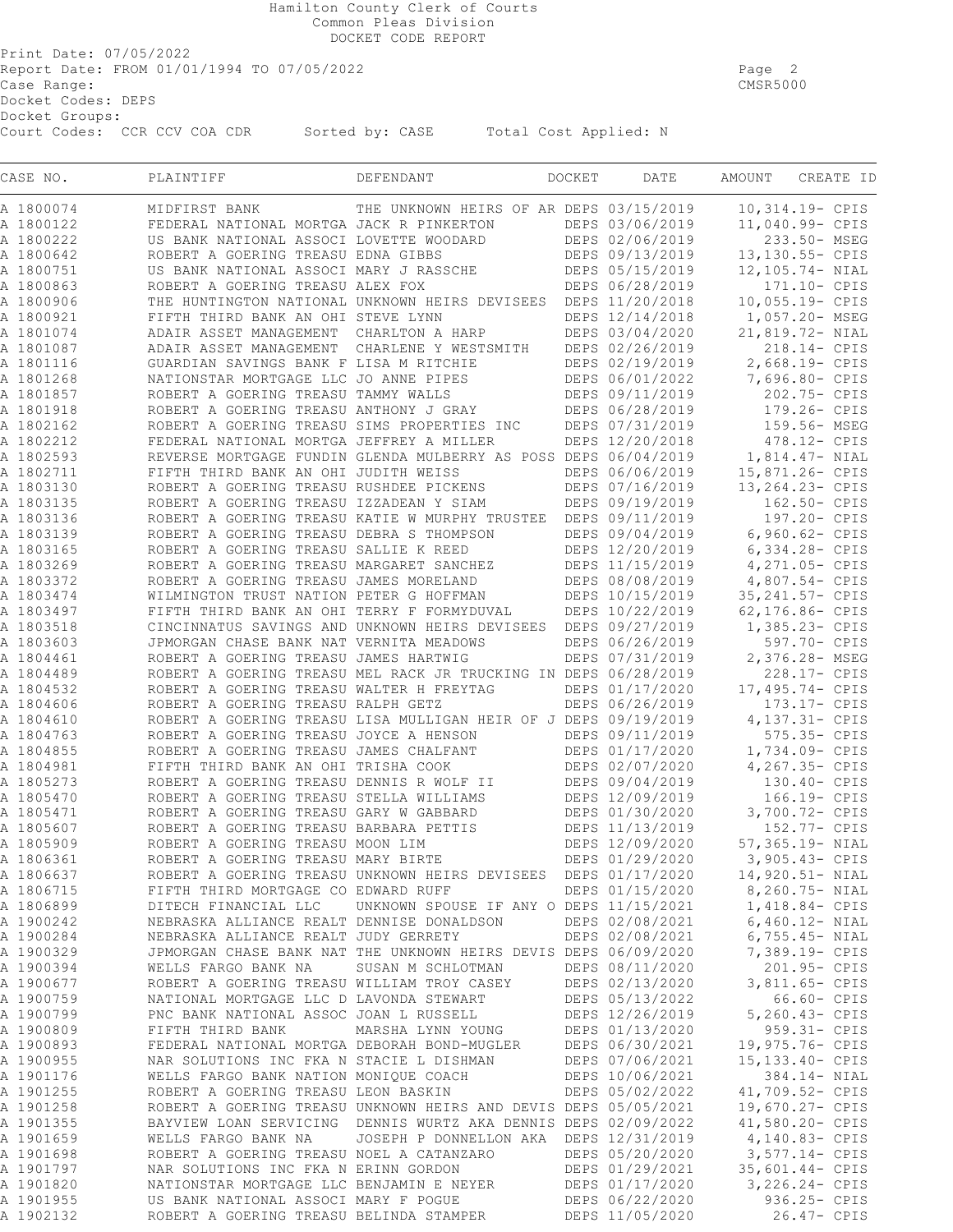Print Date: 07/05/2022 Report Date: FROM 01/01/1994 TO 07/05/2022 Page 3 .<br>Case Range: Docket Codes: DEPS Docket Groups: Court Codes: CCR CCV COA CDR Sorted by: CASE Total Cost Applied: N

| CASE NO.               | PLAINTIFF                                                    | DEFENDANT                                                       | <b>DOCKET</b> | DATE            | AMOUNT | CREATE ID                          |
|------------------------|--------------------------------------------------------------|-----------------------------------------------------------------|---------------|-----------------|--------|------------------------------------|
| A 1902136              | ROBERT A GOERING TREASU STEVEN W BOSEMAN                     |                                                                 |               | DEPS 02/07/2020 |        | 3,283.16- CPIS                     |
| A 1902435              | ROBERT A GOERING TREASU SURDENDER S SHARMA                   |                                                                 |               | DEPS 11/05/2020 |        | 199.43- CPIS                       |
| A 1902436              | ROBERT A GOERING TREASU SURDENDER S SHARMA                   |                                                                 |               | DEPS 11/05/2020 |        | 197.99- CPIS                       |
| A 1902440              | ROBERT A GOERING TREASU EARL SCHEIDLER                       |                                                                 |               | DEPS 11/19/2020 |        | 19,270.43- MSEG                    |
| A 1902486              | WELLS FARGO BANK NA SUC WALTER L BROWN                       |                                                                 |               | DEPS 04/27/2020 |        | 436.24- MSEG                       |
| A 1902681              | ROBERT A GOERING TREASU MICHELE COOPER                       |                                                                 |               | DEPS 04/16/2021 |        | 169.39- CPIS                       |
| A 1902694              | CITIZENS BANK NA                                             | ETHAN J AUSTIN                                                  |               | DEPS 03/30/2020 |        | 9,210.20- CPIS                     |
| A 1902884              | ROBERT A GOERING TREASU ANGELA C JAYNES                      |                                                                 |               | DEPS 04/28/2021 |        | 182.92- CPIS                       |
| A 1902959              |                                                              | ROBERT A GOERING TREASU BENWORLD CONSTRUCTION L DEPS 04/28/2021 |               |                 |        | 180.97- CPIS                       |
| A 1902972              | ROBERT A GOERING TREASU CYNTHIA POINDEXTER                   |                                                                 |               | DEPS 09/21/2020 |        | 152.03- CPIS                       |
| A 1902979              | ROBERT A GOERING TREASU DANIEL BRADFORD                      |                                                                 |               | DEPS 05/21/2021 |        | 427.75- CPIS                       |
| A 1903262              | DEUTSCHE BANK NATIONAL VINCENT APPLEBY                       |                                                                 |               | DEPS 11/10/2021 |        | 7,001.85- CPIS                     |
| A 1903402              | JPMORGAN CHASE BANK NAT VERNELL J LINZA                      |                                                                 |               | DEPS 03/14/2022 |        | 21,746.44- CPIS                    |
| A 1903402              | JPMORGAN CHASE BANK NAT VERNELL J LINZA                      |                                                                 |               | DEPS 05/20/2022 |        | 655.00- CPIS                       |
| A 1903415              |                                                              | SELECT PORTFOLIO SERVIC TIM B SNYDER AKA TIM SN DEPS 06/07/2021 |               |                 |        | 19,089.72- CPIS                    |
| A 1903588              | CHIMERA REO 2018-NR1 LL VANESSA J REESE                      |                                                                 |               | DEPS 08/25/2021 |        | 6,357.97- NIAL                     |
| A 1903661              | ROBERT A GOERING TREASU FESUM B OGBAZION                     |                                                                 |               | DEPS 06/08/2022 |        | 197.53- CPIS                       |
| A 1903681              | ROBERT A GOERING TREASU JAMES CONNAIRE                       | IN RE GLADYS GRIMES DEC DEPS 06/30/2021                         |               | DEPS 04/12/2021 |        | 12,547.44- CPIS                    |
| A 1903788              | BRIAN GOODWIN                                                |                                                                 |               |                 |        | 3,308.60- CPIS                     |
| A 1903858              | ROBERT A GOERING TREASU LAURA J KIRKPATRICK                  |                                                                 |               | DEPS 12/09/2020 |        | 4,915.54- NIAL                     |
| A 1903860              | ROBERT A GOERING TREASU LINDA G FOWLER                       |                                                                 |               | DEPS 11/05/2020 |        | 24,869.45- CPIS                    |
| A 1903916              | NATIONSTAR MORTGAGE LLC RYAN K BREUER                        |                                                                 |               | DEPS 08/23/2021 |        | 8,413.87- NIAL                     |
| A 1903986              | US BANK NA SUCCESSOR TR CONNIE LADD                          |                                                                 |               | DEPS 06/09/2021 |        | 17,736.16- NIAL                    |
| A 1904182              | ROBERT A GOERING TREASU KELSEY JONES                         |                                                                 |               | DEPS 06/30/2021 |        | 178.37- CPIS                       |
| A 1904189              | ROBERT A GOERING TREASU NELSON G HUTCHINGS JR                |                                                                 |               | DEPS 04/28/2021 |        | 187.04- CPIS                       |
| A 1904193              |                                                              | ROBERT A GOERING TREASU KONI RANA AKA KONI JAWE DEPS 11/24/2020 |               |                 |        | 2,910.42- CPIS                     |
| A 1904198              | WELLS FARGO BANK NA                                          | UNKNOWN HEIRS FIDUCIARI DEPS 06/22/2022                         |               |                 |        | 32,442.31- CPIS                    |
| A 1904235              |                                                              | TOWD POINT MORTGAGE TRU JOHN DOES NAMES UNKNOWN DEPS 02/18/2021 |               |                 |        | $6,639.45 - CPIS$                  |
| A 1904258              | ROBERT A GOERING TREASU TRACI HARDING                        |                                                                 |               | DEPS 04/28/2021 |        | 45,073.82- CPIS                    |
| A 1904261              |                                                              | ROBERT A GOERING TREASU MILDRED COX NKA MILDRED DEPS 06/08/2022 |               |                 |        | 2,605.53- CPIS                     |
| A 1904267<br>A 1904420 | ROBERT A GOERING TREASU ROBERT L OAKS<br>WELLS FARGO BANK NA | MICKEY R WOODWARD AKA M DEPS 05/19/2020                         |               | DEPS 04/12/2021 |        | 27, 175.51- CPIS<br>4,218.89- CPIS |
| A 1904433              | ROBERT A GOERING TREASU CHARLES V DAY                        |                                                                 |               | DEPS 01/25/2021 |        | 117.01- CPIS                       |
| A 1904540              | WELLS FARGO BANK NA                                          | ANGI DORA AS POSSIBLE H DEPS 01/28/2022                         |               |                 |        | 5,016.44- RHOF                     |
| A 1904540              | WELLS FARGO BANK NA                                          | ANGI DORA AS POSSIBLE H DEPS 06/07/2022                         |               |                 |        | 8,608.90- CPIS                     |
| A 1904541              | FIFTH THIRD BANK AN OHI VU TAN MINH NGUYEN                   |                                                                 |               | DEPS 01/19/2022 |        | 43,016.04- CPIS                    |
| A 1904689              |                                                              | WELLS FARGO BANK NATION JIMMY I WEILAND JR AKA DEPS 10/26/2021  |               |                 |        | 7,765.78- CPIS                     |
| A 1904717              |                                                              | PNC BANK NATIONAL ASSOC AMOS J HOLLANDSWORTH AK DEPS 02/03/2021 |               |                 |        | 1,022.62- CPIS                     |
| A 1904775              | BAYVIEW LOAN SERVICING                                       | ELLEN GRIEVE                                                    |               | DEPS 05/14/2021 |        | 14,550.74- NIAL                    |
| A 1904867              | ROBERT A GOERING TREASU VICTOR H WALL                        |                                                                 |               | DEPS 07/09/2021 |        | 24,077.87- CPIS                    |
| A 1905069              | WESBANCO BANK INC                                            | ESTATE OF MARY J DENHAR DEPS 04/11/2022                         |               |                 |        | 54,092.24- CPIS                    |
| A 1905119              | NATIONSTAR MORTGAGE LLC CRISPIN D BATES                      |                                                                 |               | DEPS 10/12/2021 |        | 2,401.11- CPIS                     |
| A 1905257              | WELLS FARGO BANK NA                                          | THE UNKNOWN HEIRS DEVIS DEPS 09/21/2021                         |               |                 |        | 5,047.37- CPIS                     |
| A 1905306              | LAKEVIEW LOAN SERVICING MANUEL E RODRIGUEZ II                |                                                                 |               | DEPS 10/26/2021 |        | 22,987.28- CPIS                    |
| A 1905506              | PNC BANK NATIONAL ASSOC VICKY FAUST                          |                                                                 |               | DEPS 11/16/2021 |        | 5,151.89- CPIS                     |
| A 1905529              |                                                              | FIFTH THIRD BANK NATION JOHN DOES NAMES UNKNOWN DEPS 10/06/2021 |               |                 |        | $6,835.91 - NIAL$                  |
| A 1905576              | ROBERT A GOERING TREASU REI HOLDINGS LLC                     |                                                                 |               | DEPS 06/30/2021 |        | 11,165.00- CPIS                    |
| A 1905592              | EAGLE SAVINGS BANK                                           | DENNIS E MEYER                                                  |               | DEPS 01/22/2021 |        | 23,327.52- CPIS                    |
| A 1905609              | WELLS FARGO BANK NA                                          | ANGELA D BRIDGEFORD AKA DEPS 06/08/2021                         |               |                 |        | 13,512.46- CPIS                    |
| A 1905625              |                                                              | DEUTSCHE BANK NATIONAL RAHSHAUN J ASBERRY AKA DEPS 06/08/2022   |               |                 |        | 7,587.21- CPIS                     |
| A 1905644              | US BANK NATIONAL ASSOCI AARON M HEAD                         |                                                                 |               | DEPS 04/26/2022 |        | 13,042.58- CPIS                    |
| A 1905659              |                                                              | US BANK TRUST NATIONAL DEBORAH SCHREINER AKA D DEPS 03/14/2022  |               |                 |        | 16,574.29- CPIS                    |
| A 1905745              | PNC BANK NATIONAL ASSOC ROBIN WRIGHT                         |                                                                 |               | DEPS 03/21/2022 |        | 15,724.72- CPIS                    |
| A 1905852              | ROBERT A GOERING TREASU STEVEN M ROWE                        |                                                                 |               | DEPS 08/11/2021 |        | 16,216.42- NIAL                    |
| A 1905934              | ROBERT A GOERING TREASU LAURA R KRAFT                        |                                                                 |               | DEPS 05/14/2021 |        | 10,311.41- NIAL                    |
| A 1905982              | HABITAT FOR HUMANITY OF DONIELLE PHOENIX                     |                                                                 |               | DEPS 04/09/2021 |        | 8,644.05- CPIS                     |
| A 1905991              | ROBERT A GOERING TREASU FRANCINE P KNOX                      |                                                                 |               | DEPS 06/30/2021 |        | 224.25- CPIS                       |
| A 2000112              | ROBERT A GOERING TREASU ROY DAVIDSON                         |                                                                 |               | DEPS 08/18/2021 |        | 2,291.92- CPIS                     |
| A 2000208              |                                                              | AMERICAN ADVISORS GROUP UNKNOWN SUCCESSOR TRUST DEPS 01/28/2022 |               |                 |        | 9,873.50- CPIS                     |
| A 2000292              | NEWREZ LLC DBA SHELLPOI KENNETH D DAVIS                      |                                                                 |               | DEPS 04/12/2022 |        | 21, 431.91- CPIS                   |
| A 2000297              | PNC BANK NATIONAL ASSOC AMBER B HODGE                        |                                                                 |               | DEPS 08/26/2021 |        | 3,755.30- NIAL                     |
| A 2000297              | PNC BANK NATIONAL ASSOC AMBER B HODGE                        |                                                                 |               | DEPS 09/21/2021 |        | 121.70- CPIS                       |
| A 2000362              | ROBERT A GOERING TREASU LANCE HOLLANDER                      |                                                                 |               | DEPS 01/11/2022 |        | 196.03- CPIS                       |
| A 2000376              | PNC BANK NATIONAL ASSOC WILLIAM J GOEDDE                     |                                                                 |               | DEPS 02/24/2022 |        | 44,266.64- CPIS                    |
| A 2000422              | ROBERT A GOERING TREASU KEVIN W LYTLE                        |                                                                 |               | DEPS 10/06/2021 |        | 1,113.58- NIAL                     |
| A 2000429              | ROBERT A GOERING TREASU WALLACE B FIGHTMASTER                |                                                                 |               | DEPS 08/11/2021 |        | 33,830.60- NIAL                    |